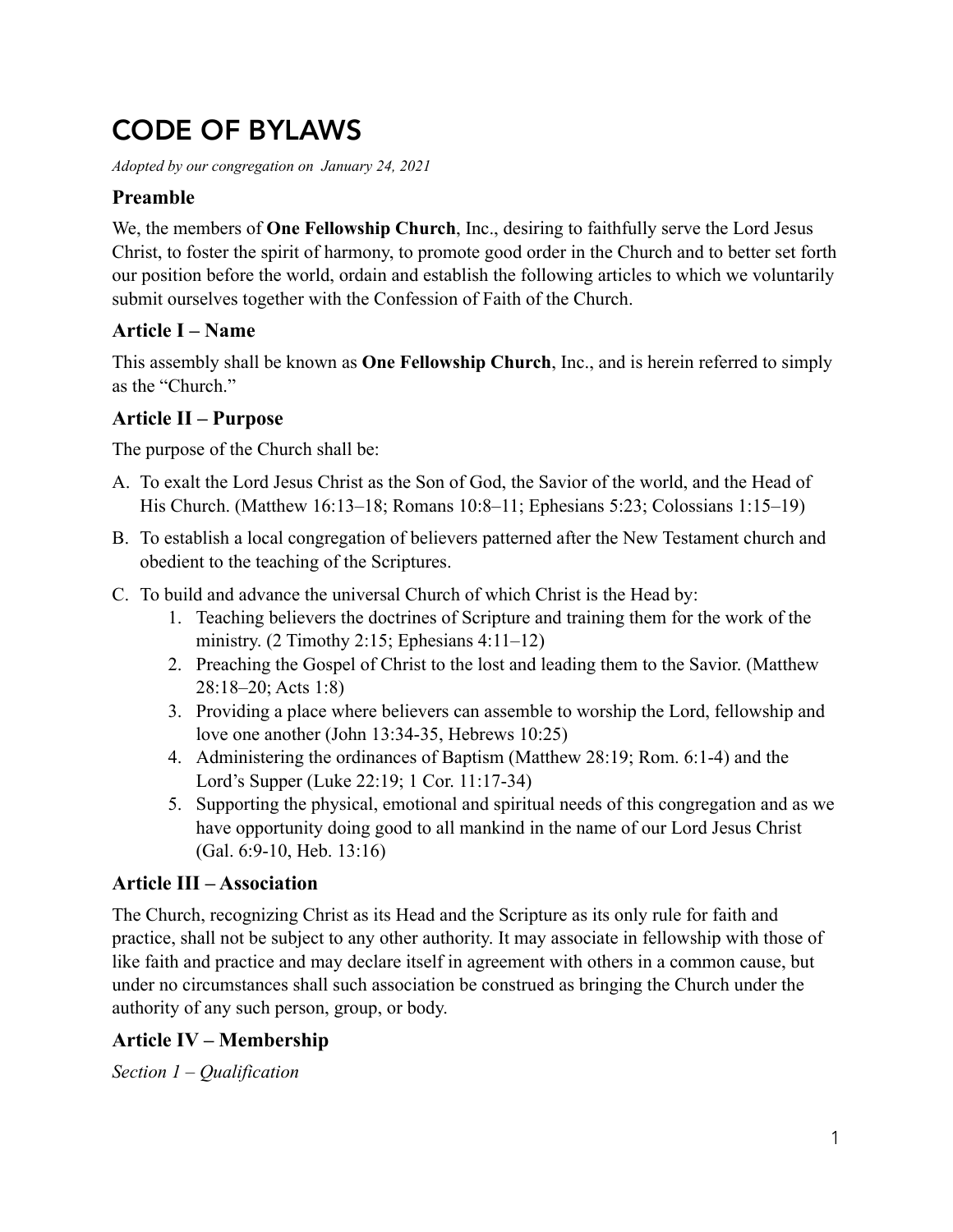Membership in the Church shall be restricted and limited to regenerated believers who have been baptized by immersion subsequent to regeneration. One Fellowship Church practices immersion as the mode of baptism. The elders will consider, as exceptions, some who desire membership and have been baptized by another mode subsequent to conversion if it is a strong matter of their conscience informed by the Scripture and led by the Spirit (Mark 1:9-10; Acts 8:36-39; John 3:23; Rom. 6:4).

# *Section 2 – Application*

Applicants for membership shall be interviewed by the Elders, or their designees, concerning their salvation, baptism, and Christian life. Applicants must complete an informational course or equivalent as designated by the Elders. Additionally, Elders shall confirm each applicant's personal testimony of faith in Christ and subsequent baptism by immersion and receive from applicants their intention to (a) support the mission and vision of the Church; (c) abide by and be governed by the Statement of Faith, Member Covenant, and these Bylaws; (d) be in agreement with the Statement of Faith of the Church and; (e) participate in the life of the Church in accordance with the Member Covenant through regular attendance at the Sunday gathering and financial support. Interviewers of applicants for membership shall make a recommendation to the Elder Council for the applicant's nomination for membership. Otherwise, the applicant's name shall not come before the congregation.

#### *Section 3 – Acceptance*

Applicants shall be received into membership of the Church on a majority vote of the members in attendance at any regular service or at a duly called special or annual meeting of the Church, and pursuant to Article VIII, Section 3 of these Bylaws.

#### *Section 4 – Church Discipline and Restoration of Members*

The Elders shall seek to aid erring and delinquent members to restoration. The Elders may recommend to the Church members proper action in relation to erring or delinquent members who refuse to show evidence of repentance.

- A. Role of the church The Lord Jesus Christ has entrusted the local church with the authority and responsibility to discipline members for flagrant sin or serious doctrinal error, with the goal of the restoration of the offender. The discipline process follows the biblical pattern as set forth in Matthew 18:15-20; 1 Corinthians 5; Galatians 6:1; and Titus 3:1-11. We all sin. Jesus calls us to confess and repent of our sin, and He promises to forgive our sins (1 John 1:8-9). Discipline is practiced when a member refuses to listen and repent of known sin.
- B. Purpose The threefold purpose of church discipline is to glorify God by maintaining purity in the local church (I Corinthians 5:6), to edify believers by deterring sin and promoting purity (1 Timothy 5:20), and to promote the spiritual welfare of the offending believer by calling him or her to return to a biblical standard of doctrine and conduct (Galatians 6: 1; I Corinthians 5:5). Any member of this Church who continues in practices or affirmations of a doctrine or conduct that, in the judgment of the Elders, is opposed to the teaching of the Word of God, or is threatening to the testimony of this church, or is divisive to the body, shall be subject to church discipline.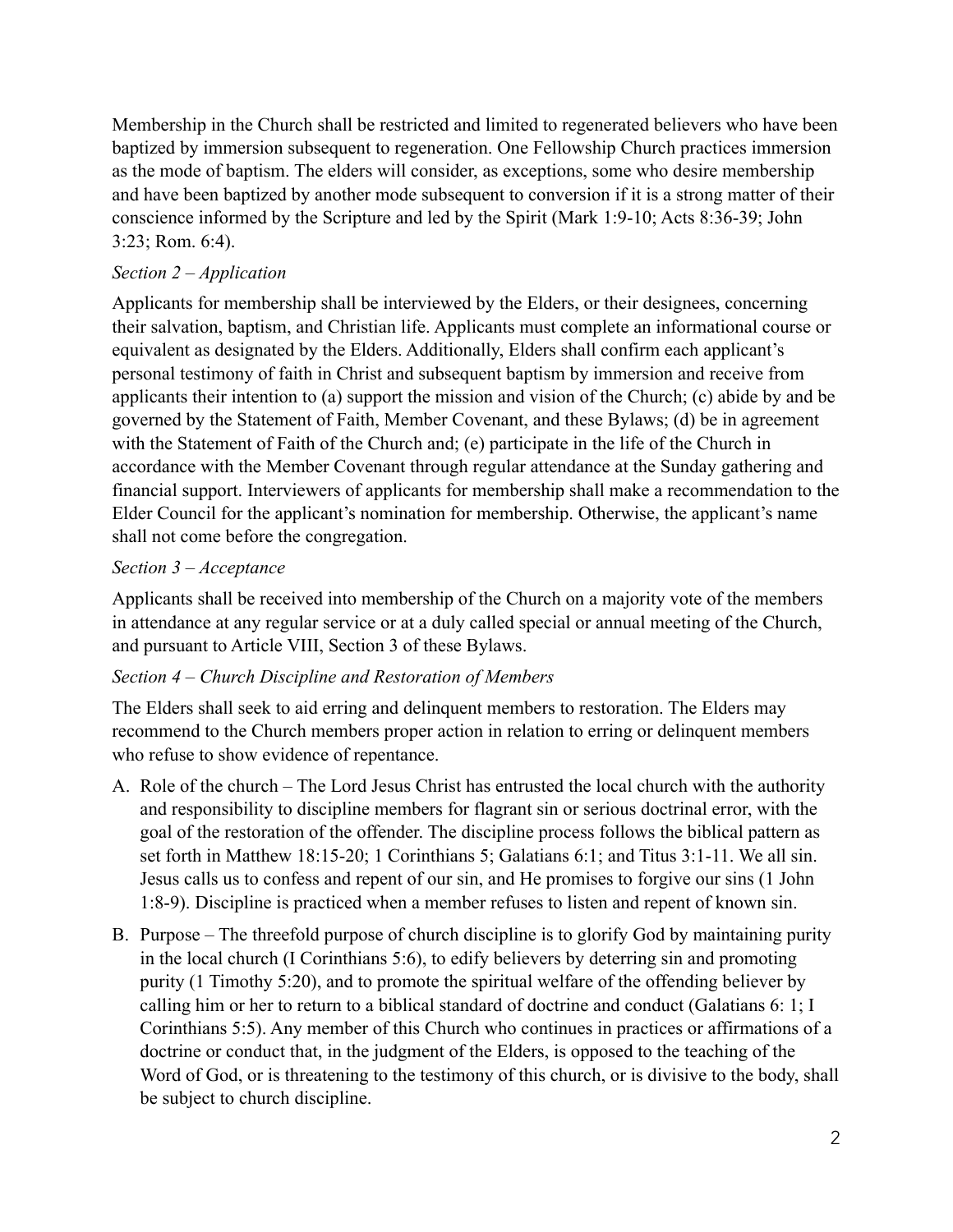- C. Process The Elders are to follow the process as outlined in Matthew 18:15-20 and 1 Corinthians 5 in bringing discipline recommendations to the congregation when a member refuses to repent of known sin(s). A majority vote of the members in a regular service or appointed members meeting shall be sufficient for removal of the member from the membership role.
- D. Member submission to process All members shall submit to the discipline process if and when it is administered, and no member shall be allowed to remove himself or herself from membership pursuant to Section 5 of this Article or otherwise to avoid such process.
- E. Restoration Following removal, all contact with the person from that point forward is for the purpose of restoration (except for family members) (Matthew 18:17; I Corinthians. 5:11). The entire church body should recognize a responsibility to "say the same thing" in a loving effort to restore the offending one and to maintain the church's testimony and harmony.
- F. Reinstatement If the disciplined person decides to repent of the sin(s) and wishes to be reinstated as a member, it is the responsibility of the Elders to discern that there has been appropriate confession and that repentance is genuine. After sufficient time that fruit of repentance has been demonstrated, the Elders may present a recommendation for reinstatement of membership to the congregation. A majority vote of approval of the members in a regular service or appointed members meeting shall be sufficient to restore the person to church membership.

#### *Section 5 – Removal of Membership*

Members who do not attend the regular services of the Church for a period of six months shall be presumed to have requested exclusion from membership in the Church, unless otherwise determined by the Elders or their designees. Exceptions to this rule shall apply in cases of illness or infirmity, missionary and Christian service, absence due to military service and temporary employment not involving a permanent relocation. The names of members who have requested exclusion will be under the oversight of the Elders. Members who have requested or who are presumed to have requested exclusion may be removed from membership upon a majority vote of the elders in a regular or duly called special meeting of the Elder Council followed by a majority vote of approval of the members in a regular service or appointed members meeting.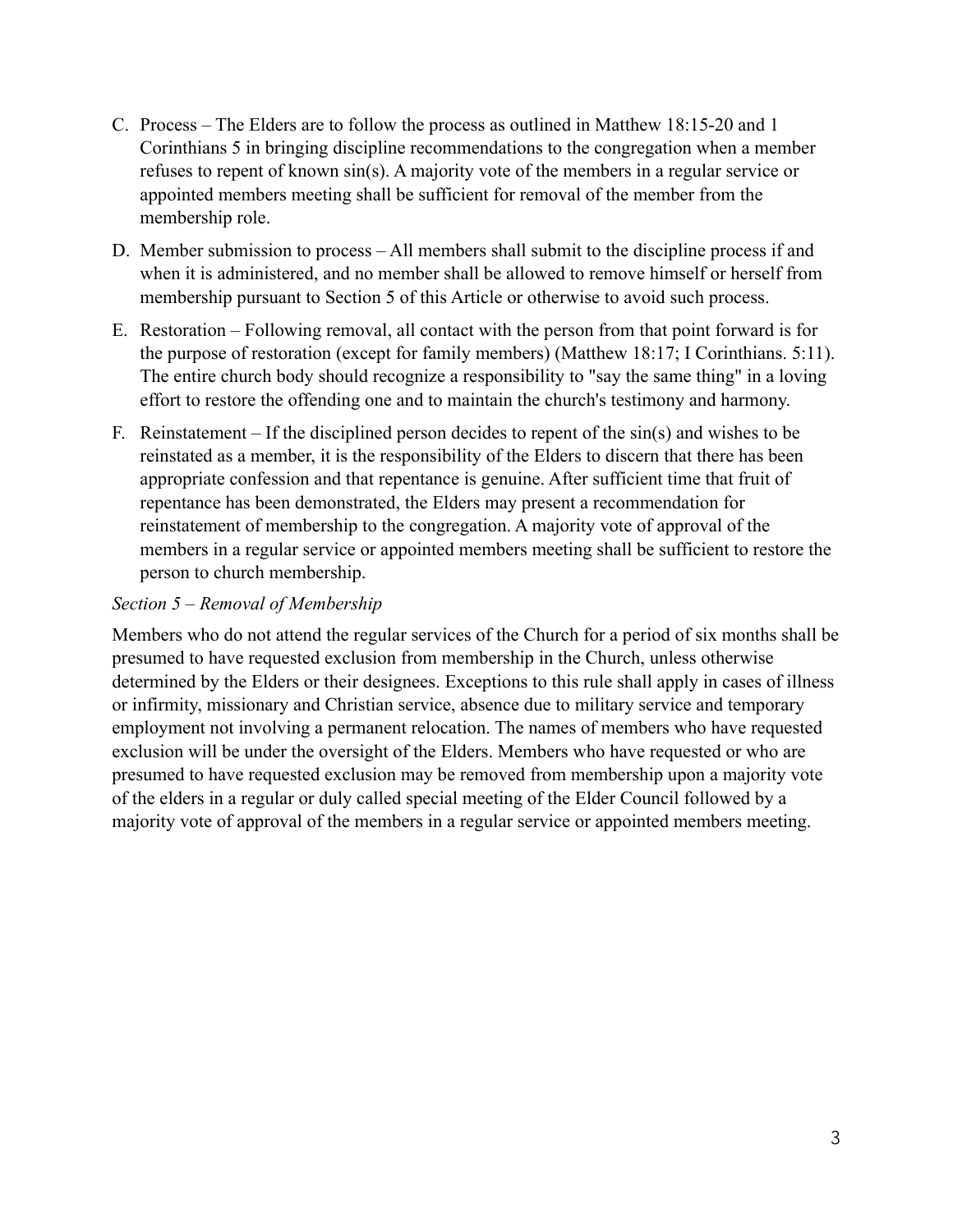#### *Section 6 – Internal Matters*

Determinations of the internal affairs of the Church are ecclesiastical matters and shall be determined exclusively by the Church's own rules and procedures, as amended from time to time.

#### *Section 7 – Membership Rights*

- A. A member, upon five business days prior written request made upon the Church, may inspect, but not copy or remove, the most recent financial statements of the Church that have been reviewed or audited by an independent CPA firm, the minutes of the proceedings of Church meetings and Elder meetings, subject to the right of the Church to redact confidential information.
- B. A member may not, under any circumstances, inspect or copy any record relating to member discipline, individual contributions to the Church, any non-public list of names and addresses of Church members, or the accounting books and financial records of the Church, including, but not limited to personally identifiable information such as compensation, leave, or benefits.
- C. Notwithstanding anything herein to the contrary, the Church shall have the discretion, exercised in good faith, to redact from any records information that the Elders reasonably believe should remain confidential.

# **Article V – Government and Officers**

Jesus Christ is the Lord and head of this Church and He rules primarily through the Scriptures. The biblical offices in the church are Elders and Deacons, but the Church is governed by the congregation. The biblical terms "elder," "pastor," and "overseer" are understood to refer to the same biblical office. All officers must be members of this church prior to assuming their responsibilities.

#### *Section 1- Congregational Authority*

The Church observes congregational polity that finds its authority in the majority vote of the congregation. The congregation shall, as it deems advisable from time to time, assign responsibilities and delegate authority concerning those responsibilities to its officers and auxiliary organizations in order to carry out its mission in an orderly fashion, but only in accordance with these Bylaws and the Articles of Incorporation. Further, the groups of members serving the congregation, including the Elders and the Deacons, shall organize themselves so that majority rule governs their respective activities. However, no amendments to these Bylaws shall limit the congregation's responsibility or authority to (a) approve the expenditure of funds under the control of the Church, whether by predetermined budget limitation or individual approvals; (b) elect those who will serve as Elders and Deacons; (c) admit and remove Church members; (d) administer Church discipline; and (e) approve any and all changes to the doctrinal statement of faith, church bylaws, and church covenant.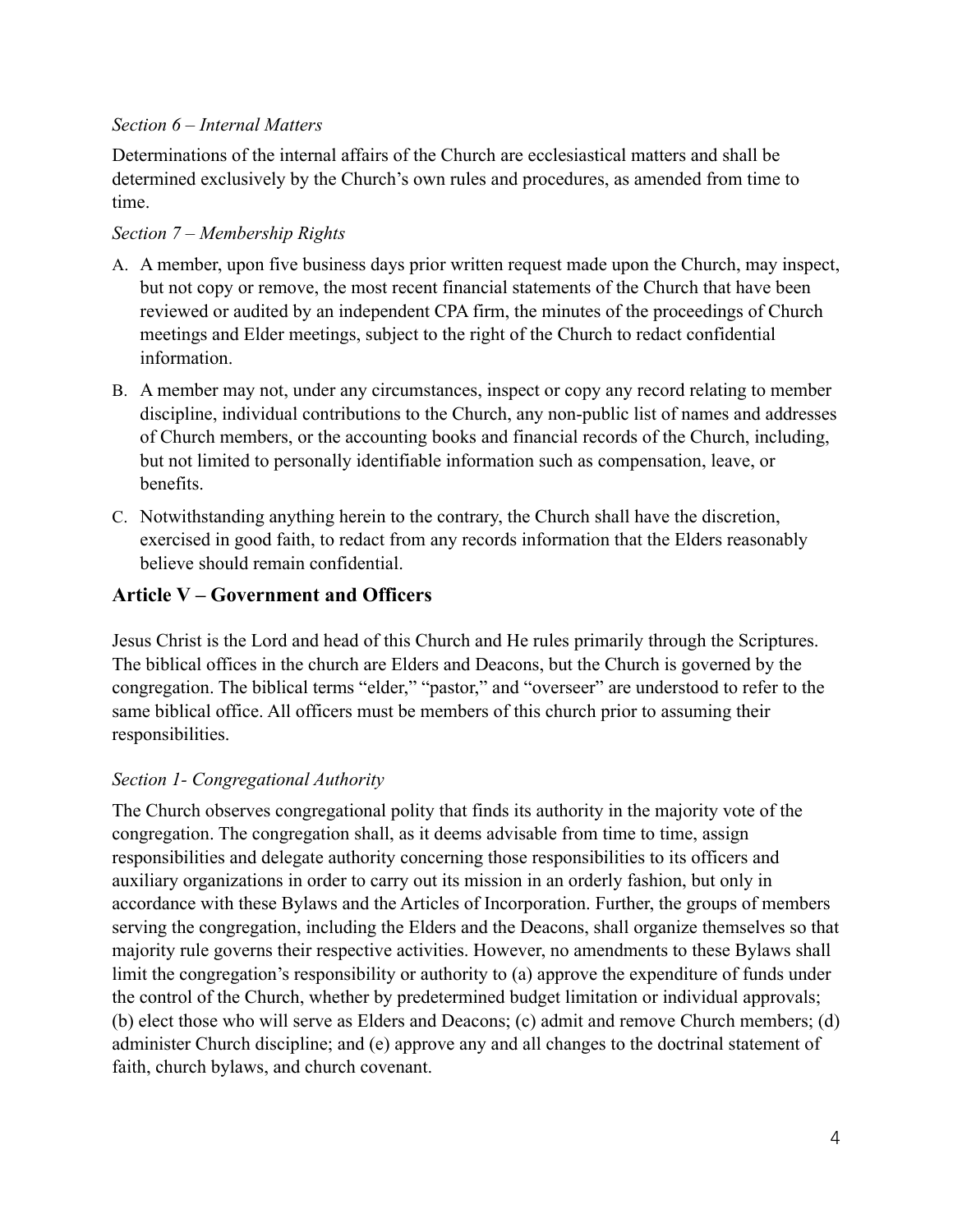#### *Section 2 – Council of Elders; Pastors; Deacons*

The Council of Elders shall serve as the Board of Directors. Elders shall be responsible for the general oversight and teaching of members. Pastors (not all of whom may be elders) shall be employees who are responsible for such things as discipleship, instruction, and oversight for various ministries in the church. Deacons shall be responsible for facilitating ministry and serving members.

#### **A. Elders**

- 1. Number and Term The Elders shall determine the number of men who shall serve on the Council after taking into consideration the number it reasonably believes is necessary or useful to adequately do the work of the ministry. The Elder Council shall always have more non-staff Elders than permanent staff Elders as voting members. Should the Church have more permanent staff Elders than non-staff Elders, the Council shall determine which staff Elders will serve as voting members and which staff Elders will be non-voting. Elders shall be elected to three-year terms and after serving a full three-year term shall be eligible for nomination and re-election unless the Elder no longer meets the criteria set forth in Section 2(A)(4) of this Article.
- 2. Nomination and Election
	- a. Candidates for the office of Elder shall be nominated by seventy-five percent (75%) of the Elders present at a duly called Elder meeting or by not fewer than 35 members of the Church who have signed a nominating petition and presented the petition to the Elders not less than sixty (60) days prior to a duly called congregational meeting. All Elder nominees presented for a congregational vote must meet the criteria and qualifications set forth in Section  $2(A)(4)$  of this Article along with being approved by the Elders with a seventy-five percent (75%) vote.
	- b. Elders shall be elected individually by the members. The approval of seventy- five percent (75%) of the members present at a duly called Church congregational meeting shall be necessary to elect each Elder.
	- c. In the first two years of the life of the church, the Elders may elect Provisional Elders by seventy-five percent (75%) of the Elders present at a duly called Elder meeting. Provisional Elders are elected to serve specific temporary roles within the Elder Council during times of transition. Provisional Elders are not required to be members of the church, are non-voting Elders, and serve at the behest of the Elder Council for a limited and mutually agreed upon time period not to exceed 12 months.
- 3. Responsibilities In keeping with principles set forth in Acts 6:1-6 and 1 Peter 5:1-4, the Elders shall devote their time to prayer, the ministry of the Word (by teaching and encouraging sound doctrine), and shepherding God's flock. The Elders shall also be responsible for oversight and administering the affairs of the congregation and shall assign responsibilities to officers and respective members of their number to accomplish assigned tasks and offices. Elder oversight and administration shall include, but not be limited to, the following: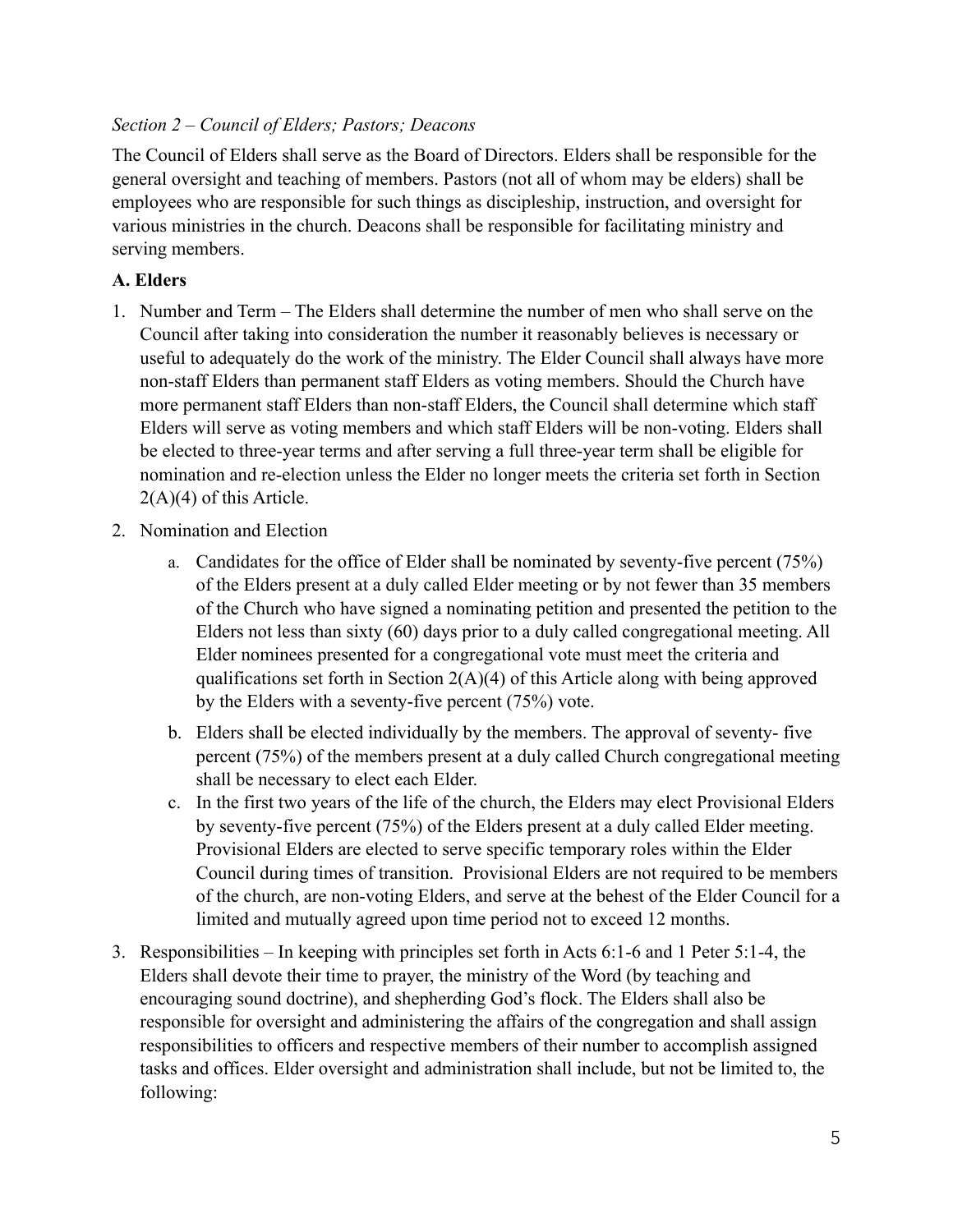- a. nominate Pastors for consideration and approval by members;
- b. appoint officers of the Church;
- c. administer employees of the Church;
- d. nominate Deacons for consideration and approval by the members;
- e. direct the Deacons;
- f. nominate Elders for consideration and approval by the members;
- g. appoint from their number a Chairman of all meetings of the Elders and of the congregation; and
- h. all other lawful actions in furtherance of the Church's purposes
- 4. Eligibility Any man who meets the following criteria may be nominated to serve as an Elder:
	- 1. satisfy those requirements set forth in 1 Timothy 3:1–7 and Titus 1: 5–9;
	- 2. be twenty-one (21) years of age; and
	- 3. be a voting member of the congregation in good standing for at least one year prior to election, or, in the case of a Staff Pastor, commit to become a member upon election as an Elder.
- 5. Removal; Vacancies Elders may be removed from the office of Elder for unbiblical conduct or abandonment of office, as determined by the Elders. An Elder shall be removed upon a vote of seventy-five percent (75%) of the remaining members of the Elder Council present at a duly called meeting. In the event an Elder is removed or resigns before his term expires, the Elders may nominate a qualified member to fill the vacancy for the remainder of the term. Such nominee shall be brought before the congregation as set forth in Section  $2(A)(2)(b)$  of this Article. In the event the Elders elect to increase the number of Elders on the Council, the Elders shall nominate qualified members to fill the new seats on the Council. Such nominees shall be brought before the congregation as set forth in Section 2(A) of this Article.
- 6. Regular Meetings Unless otherwise determined by the Chairman, a regular meeting of the Elder Council shall be held monthly on any day designated not less than seven (7) days in advance by the Chairman of the Elders. The Elder Council may provide by resolution the time and place for the holding of additional regular meetings of the Council without other notice than the resolution.
- 7. Special Meetings Special meetings of the Elder Council may be called by or at the request of the Chairman, the President or any two (2) Elders.
- 8. Notice Notice of any special meeting of the Elder Council shall be given to each Elder at least two (2) days previously by written notice delivered personally, by text, or by email. If notice is sent by postal mail, such notice shall be deposited in the US mail first class or by next-day delivery, not less than seven (7) days before such special meeting.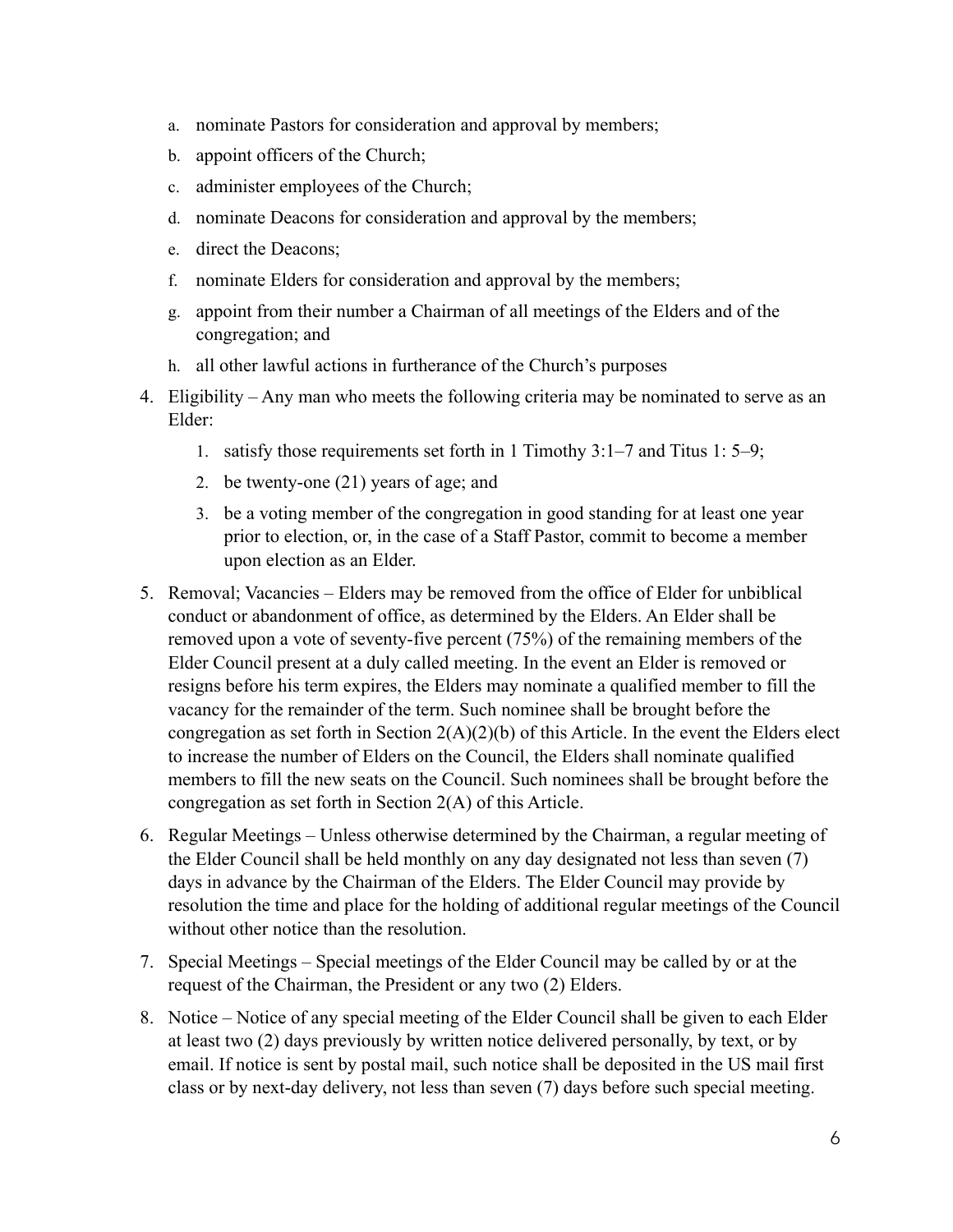Notice shall be sent to the Elder's last known address as shown by the records of the Church. Any Elder may waive notice of any meeting. The attendance of an Elder at any meeting shall constitute a waiver of notice of such meeting, except where an Elder attends a meeting for the express purpose of objecting to the transaction of any business because the meeting is not lawfully called or conducted. Neither the business to be transacted at, nor the purpose of, any regular or special meeting of the Council need be specified in the notice of waiver of notices of such meeting, unless specifically required by law or by these Bylaws.

- 9. Quorum A majority of the Elder Council shall constitute a quorum for the transaction of business at any meeting of the Council, but if less than a majority of the Elders are present at the meeting, a majority of the Elders present may adjourn the meeting from time to time without further notice. An Elder participating in a council meeting by way of technological means shall be considered present.
- 10. Manner of Acting The act of a majority of the Elders present at a meeting at which a quorum is present shall be the act of the Elder Council, unless the act of a greater number is required by law or by these Bylaws.
- 11. Informal Action by Elders Any action required by law to be taken at a meeting of the Elders, or any action which may be taken at a meeting of Elders, may be taken without a meeting if a consent in writing, or given written approval through email, setting out the action so taken, shall be signed by all of the Elders or electronically voted upon by all of the Elders and to be recorded into the minutes and documented.

#### **B. Pastors**

- 1. The Lead Pastor shall be an Elder. He shall perform the duties of an Elder described in Article V Section 2(A) and will be the main preaching pastor and responsible for leading in the development of vision.
- 2. In the absence or incapacity of the Lead Pastor, the other Elders shall assume responsibility for his duties, any of which can be delegated.
- 3. Pastors shall be those men elected by the members and employed by the Church on a fullor part-time basis in recognition of their call by God to lead and teach. A Pastor may be elected to serve with regard to a specific role, such as Pastor of Education.
- 4. The Elders will be responsible to find candidates, either from among Church staff or Church membership or external to it, to fill pastoral roles as needed (including the Lead Pastor and any other positions deemed necessary by the Elders). After due process a seventy-five percent (75%) vote of the Elders shall be required to nominate a candidate for the pastorate to Church members.
- 5. The candidate will become a Pastor upon the approval of seventy-five percent (75%) of the members present at a duly called Church congregational meeting as set forth in Article VIII, Section 2.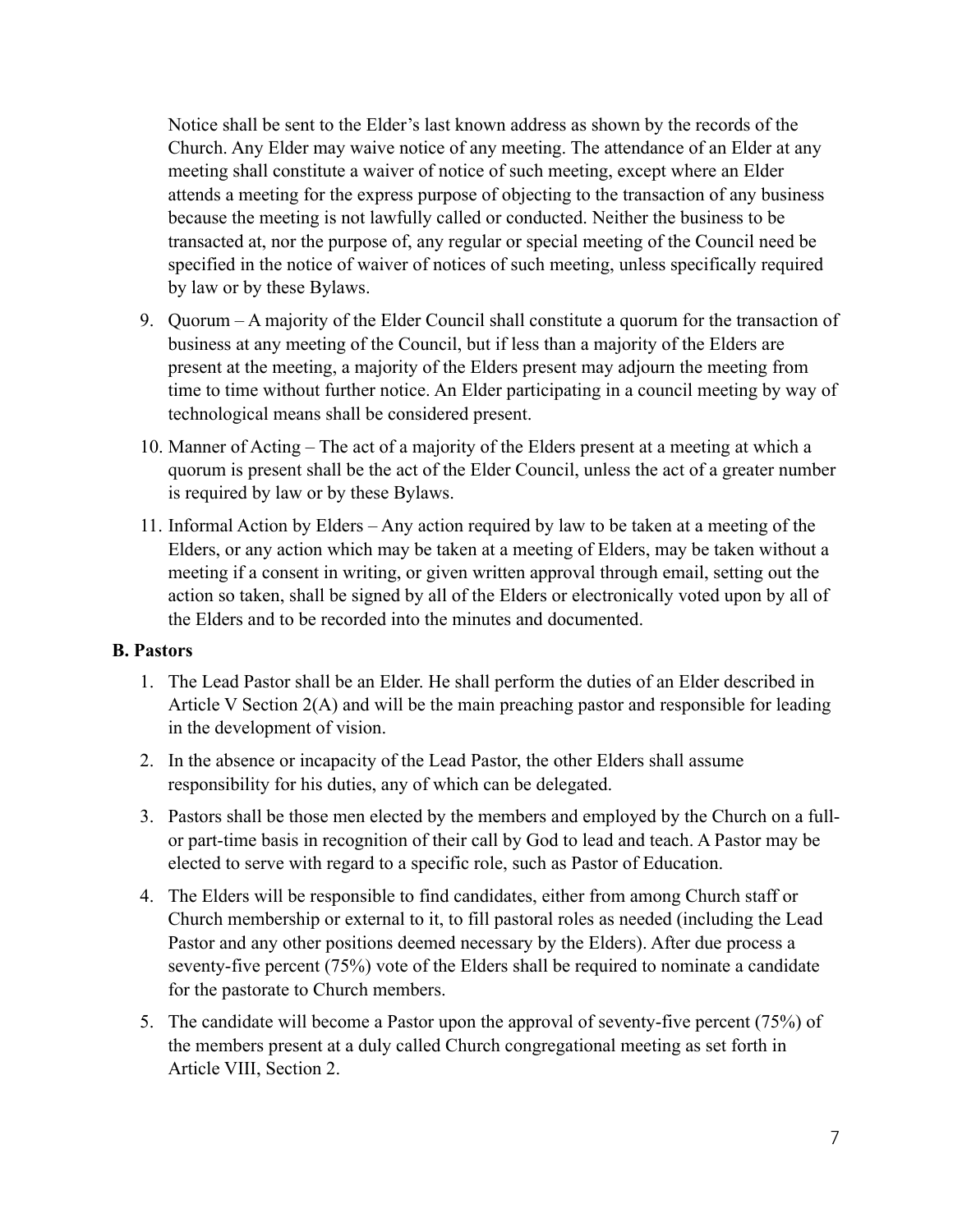- 6. Any Pastor's term of service will be open ended until terminated by resignation or a seventy-five percent (75%) vote of the Elders at a duly called meeting of the Elder Council for that purpose.
- 7. A Pastor may only become an Elder through the process designated for the nomination and election of Elders as set forth in Section 2(A) (2) of this Article.
- 8. The term of a Pastor as an Elder shall be the same as any other Elder as set forth in Section 2(A)(1) of this Article.

## **C. Deacons**

- 1. Qualifications The office of Deacon is described in 1 Tim. 3:8-13; Rom. 16:1, Phil. 1:1 and Acts 6:1-7. The Church shall recognize, in accordance with the Bylaw election guidelines, men and women who are giving of themselves in service to the church, who possess gifts of ministry, and who are called to further service and care for the church's members. To be qualified to be nominated and serve as a Deacon, each nominee and Deacon must:
	- 1. meet the requirements of 1 Timothy 3:8–13;
	- 2. be willing to accept instruction, training, and oversight from the Elders; and
	- 3. be at least twenty-one (21) years of age and a voting member in good standing for at least one (1) year.
- 2. Number and Term The Deacons shall be elected by a seventy-five percent (75%) vote of the members of the Church present at a duly called Church congregational meeting, in sufficient number to provide for the needs of the Church membership, shall serve for a term of three (3) years, and be eligible for reelection. In addition to nomination by the Elders as provided in this Article V, Deacons may be nominated by not fewer than thirtyfive (35) members of the Church who have signed a nominating petition and presented the petition to the Elders not less than sixty (60) days prior to a duly called congregational meeting.
- 3. Responsibilities The Deacons will be servants of the Church under the authority of the Elders. The Elders will give them direction and areas of responsibility. These areas may include:
	- 1. assisting Elders with shepherding members in their care;
	- 2. attending to the hospitality ministries of the church;
	- 3. visitation for members in need;
	- 4. organizing the care of physical needs of the people;
	- 5. facilitating the ministries of the church
	- 6. tending to the physical property of the Church; and
	- 7. supporting the budgeting and finance process of the church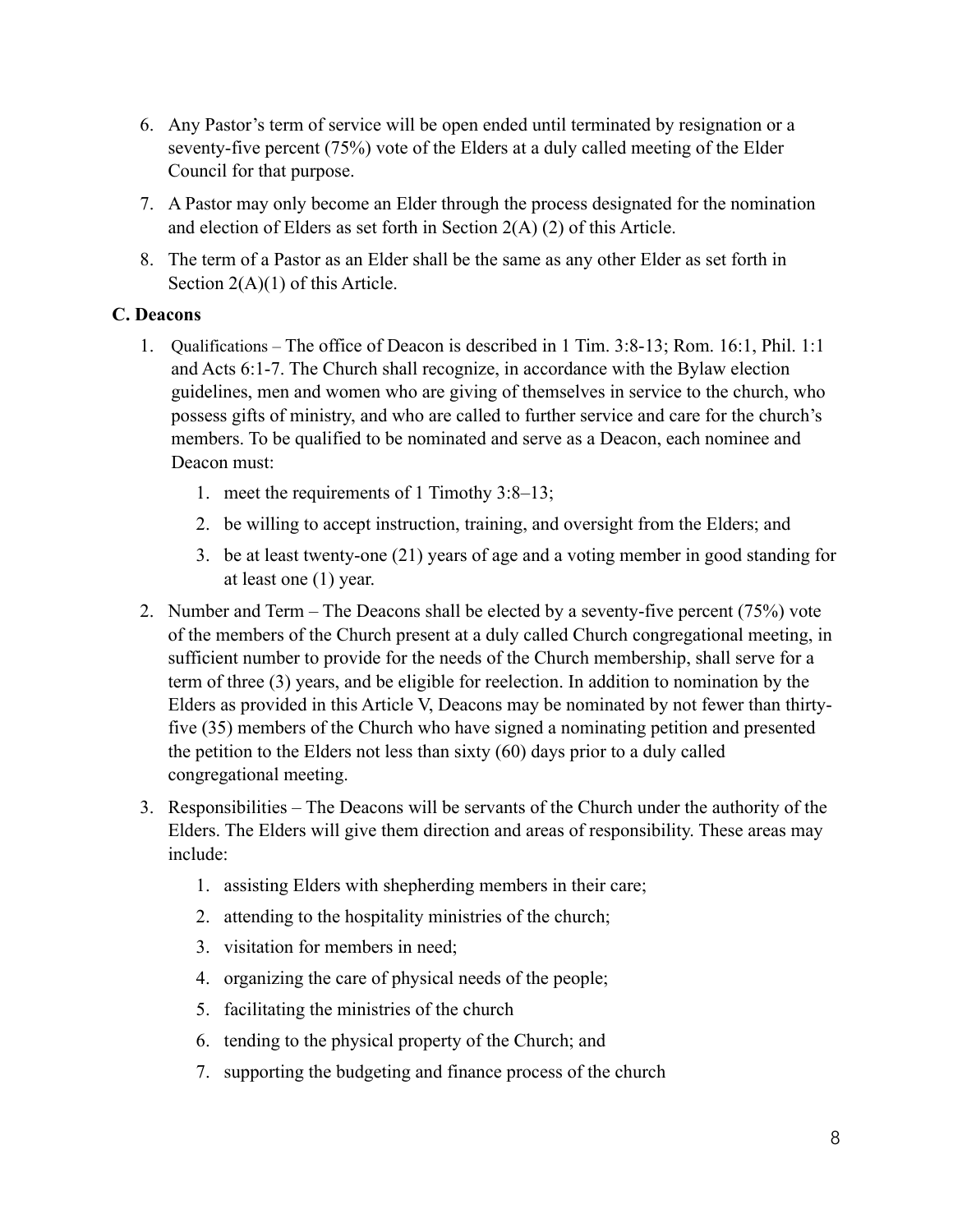4. Removal, Vacancies – Deacons may be removed from office for unbiblical conduct or abandonment of office as determined by a seventy-five percent (75%) vote of the members of the Elder Council present at a duly called meeting. In the event a Deacon is removed or resigns before his or her term expires, the Elders may, at the discretion of the Elders, nominate a qualified member to fill the vacancy. Such nominee shall be brought before the congregation pursuant to Section 2(C)(1) of this Article.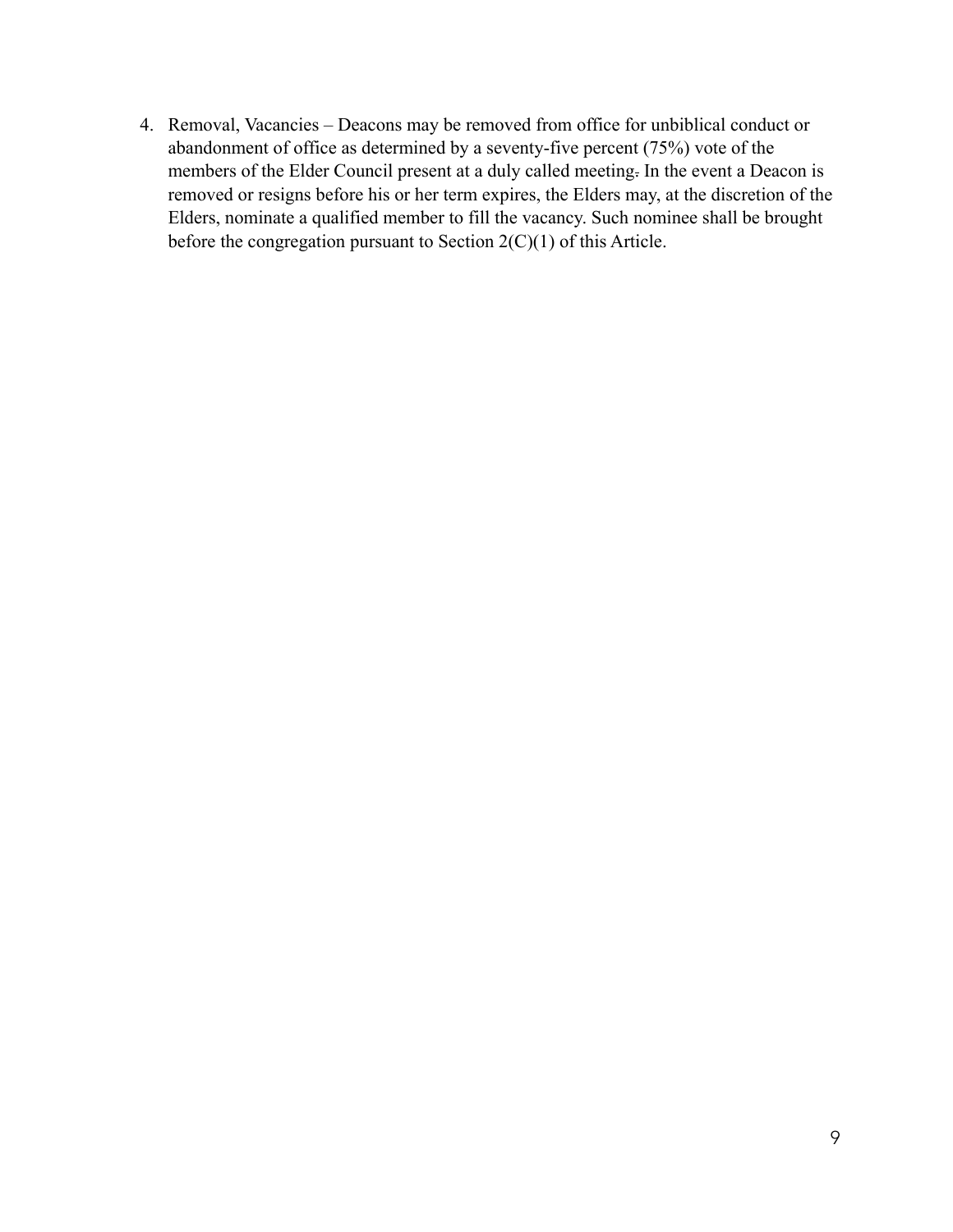#### *Section 3 – Officers*

- 1. **Appointment and Removal** The officers of the Church shall be its President, Secretary and Treasurer, and such Vice Presidents and deputy secretaries and deputy treasurers as the Elders shall from time to time appoint, and shall have the authority to perform the duties prescribed by the Elder Council. All officers of the Church shall be appointed by the Council of Elders from among the members of the Church who are in good standing. One (1) person may hold more than one office and each officer shall serve until his or her successor has been appointed, unless the officer is no longer a member, no longer a member in good standing, or it is in the best interests of the Church to remove the officer, as determined by the Elders, in which event the officer shall be removed from office immediately. The Elders shall appoint qualified members to fill any vacancies in the offices of the Church.
- 2. **Lead Pastor**  Candidates for the position of Lead Pastor shall receive a memorandum of engagement that sets forth the candidate's duties, responsibilities, range of benefits, and other material terms of employment. The memorandum of engagement shall first be approved by a seventy-five percent (75%) vote of the members of the Elder Council present at a duly called Elder meeting and then be made available to the congregation within a reasonable period of time before the members vote on the question of whether or not to employ the Lead Pastor. Subsequent modifications may be made in the memorandum of engagement by the Elders, provided that any material modifications shall be presented to the congregation in any congregational meeting. The material modifications shall be deemed approved by the congregation upon a vote of seventy-five percent (75%) of the members present at a duly called meeting.
- 3. **President**  The Lead Pastor of the Church shall serve as the President. In the absence of a Lead Pastor, the Elders shall appoint a President from among the Elders. The President shall be the principal executive officer of the Church and shall in general supervise and control all of the business and affairs of the Church. He may sign, with the secretary or any other proper officer of the Church authorized by the Elders, any deeds, mortgages, bonds, contracts, or other instruments that the Elder Council has authorized to be executed, except in cases where the signing and execution shall be expressly delegated by the Elder Council or by these Bylaws or by statute to some other officer or agent of the Church; and in general he shall perform all duties incident to the office of President and such other duties as may be prescribed by the Council of Elders.
- 4. **Vice-President**  The Vice President shall perform all duties incumbent upon the President during the absence or disability of the President and perform such other duties as this code of Bylaws may require or the Council of Elders may prescribe.
- 5. **Treasurer**  The Treasurer shall have charge and custody of and be responsible for all funds and securities of the Church, receive and give receipts for money due and payable to the Church from any source, and deposit all such moneys in the name of the Church in such banks, trust companies or other depositories as shall be determined by the Church. The Treasurer shall, in general, perform all the duties incident to the office of Treasurer,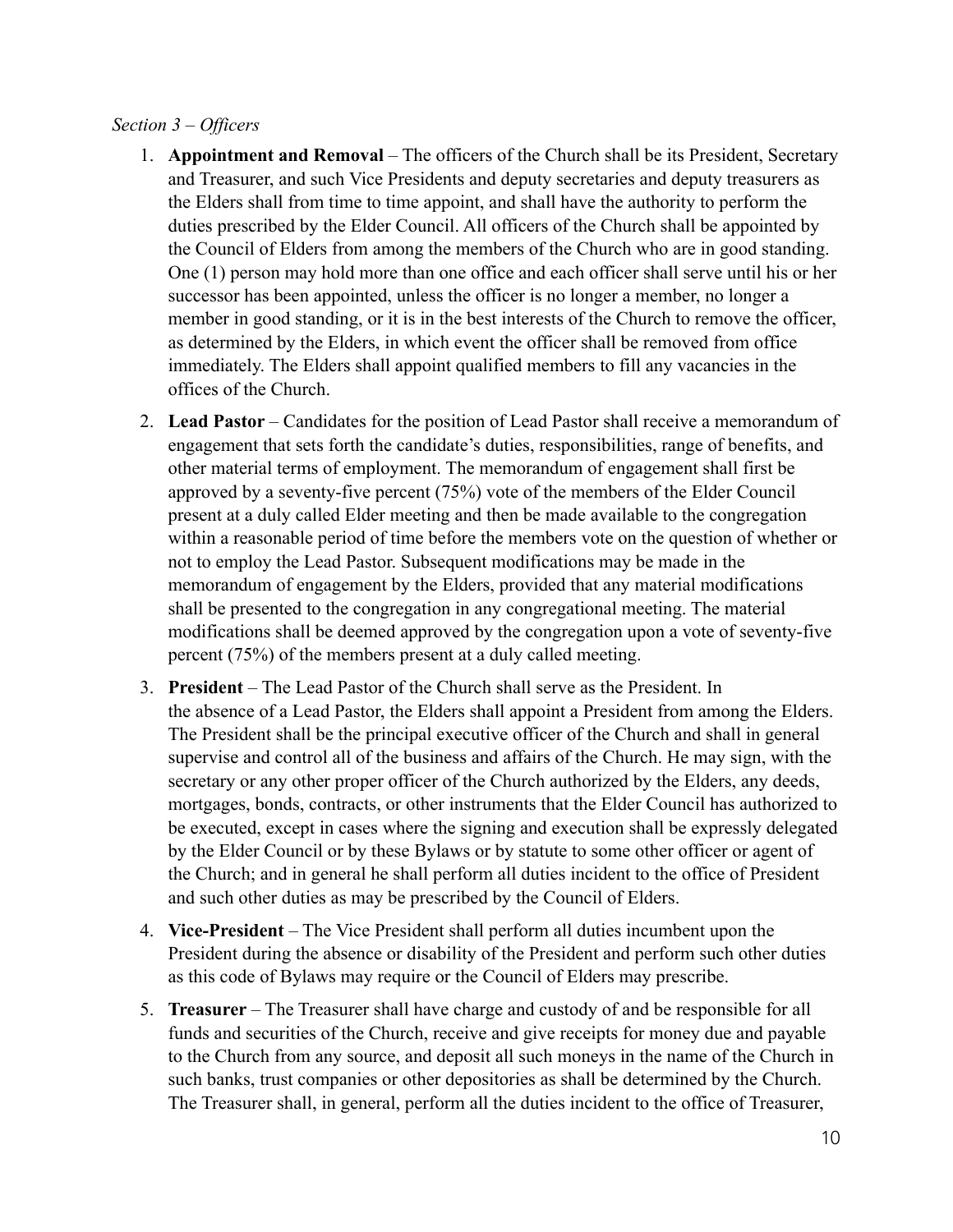and such other duties as may be assigned to him or her by the President or by the Elder Council.

- 6. **Secretary**  The Secretary shall keep the minutes of the meeting of the Elder Council in books provided for that purpose, see that all notices are given in accordance with the provisions of these By-laws or as required by law, be custodian of the corporate records, and in general perform all duties incident to the office of Secretary and such other duties as may be assigned by the President or by the Elder Council.
- 7. **Assistant Treasurer and Church Clerk**  The assistant Treasurer and church clerk, in general, shall perform the duties assigned to them by the Treasurer or the Secretary, the President, and the Elder Council.

# **Article VI – Finances**

#### *Section 1 – Fiscal Year*

The fiscal year shall be determined by the Elder Council and communicated to the congregation along with the annual budget.

#### *Section 2 – Disbursements*

- 1. All monies shall be disbursed by check, except amounts of fifty dollars (\$50) or less, which may be paid out of a petty cash fund accounted for by vouchers.
- 2. Expenditures over five percent (5%) of the annual Financial Budget not covered by the budget as presented to and approved by the members at the Annual Congregational Meeting shall be approved by a majority of the voting members present during a duly called congregational meeting.
- 3. Items requiring expenditures more than five-thousand dollars (\$5,000) of our annual Financial Budget and not covered by the Financial Budget shall be approved by a majority vote of the Elders present at a duly called meeting.

#### *Section 3 – Funds*

- 1. All regular funds for the Church shall be primarily raised by voluntary tithes and offerings. Grants, endowments, or bequests may also be received.
- 2. Special accounts created by vote of the members may be funded by loans, mortgages, or bonds.
- 3. The Elder Council will determine financial audit or review frequency during annual reviews of the Financial Budget. The Church will engage a qualified accounting firm to conduct all audits or reviews. The Treasurer will arrange for any and all audits.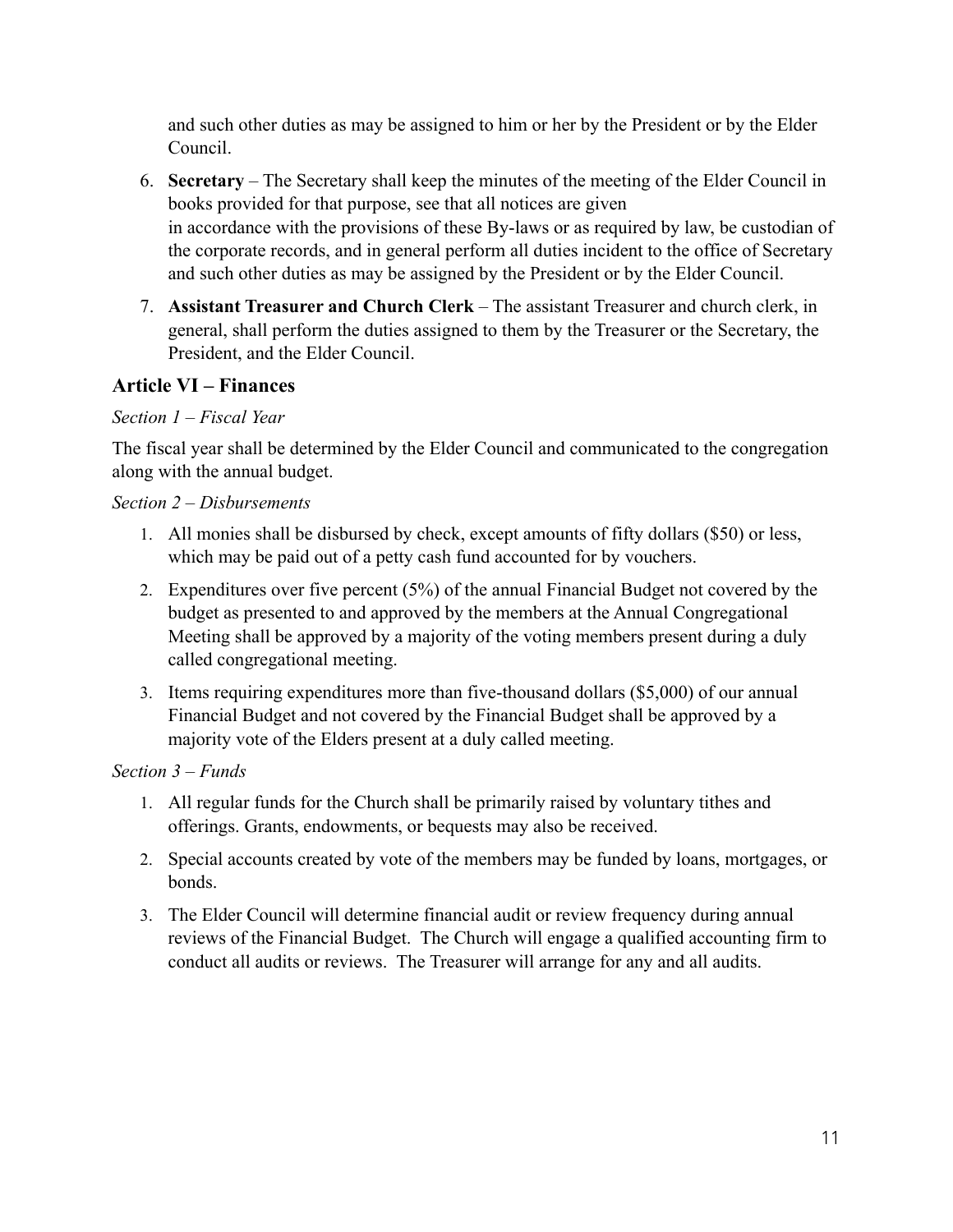# *Section 4– Budgeted Staff Positions*

The Church may only hire staff to the extent its budget includes funds for such a position. The members shall vote to adopt the Financial Budget at the Church's annual congregational meeting and material revisions to the Financial Budget

as identified in Article VI, section 2(B), shall be adopted upon the vote of the members at a specially called congregational meeting. Staff positions (other than assistant pastors who are approved by elders and pastors who are approved by the congregation) which are provided for in the budget, will be recruited and approved by the appropriate person(s) on staff. When appropriate and the budget allows, the Elders can hire assistant pastors to provide additional pastoral care and assistance in the work of the ministry. Pastors and Church staff can hire other personnel including directors, residents, and interns to carry out pastoral and ministry duties as deemed necessary to assist the pastors in the ministry of the church.

# **Article VII – Ministries**

Ministries may be formed as deemed appropriate by the Elders to carry out the ministry and fellowship of the Church. Such ministries shall report to and be under the supervision of the Elder Council and its designees.

# **Article VIII – Church Congregational Meetings**

Church business may be conducted any time the Church meets as stipulated below. The teaching of the Word of God shall govern the conduct of business in all sessions. Where the Bible is silent, *Robert's Rules of Order?* shall be the guide.

#### *Section 1 – Annual Congregational Meeting*

- 1. The annual congregational meeting of the Church shall be held on a Sunday in the last fiscal quarter. Additional meetings may be held throughout the year.
- 2. The meeting shall be for the approval of the Financial Budget for the next fiscal year, and any other business that shall be on the agenda published at least two (2) Sundays prior to the meeting.

# *Section 2 – Special Congregational Meetings*

Subject to Article IX, special congregational meetings may be called by the Elders at any time, or by petition of at least twenty-five percent (25%) of those members eligible to vote at a congregational meeting, with notification at least two (2) weeks prior to the date of the meeting. The notification shall be issued in the same manner it would be issued for the annual congregational meeting.